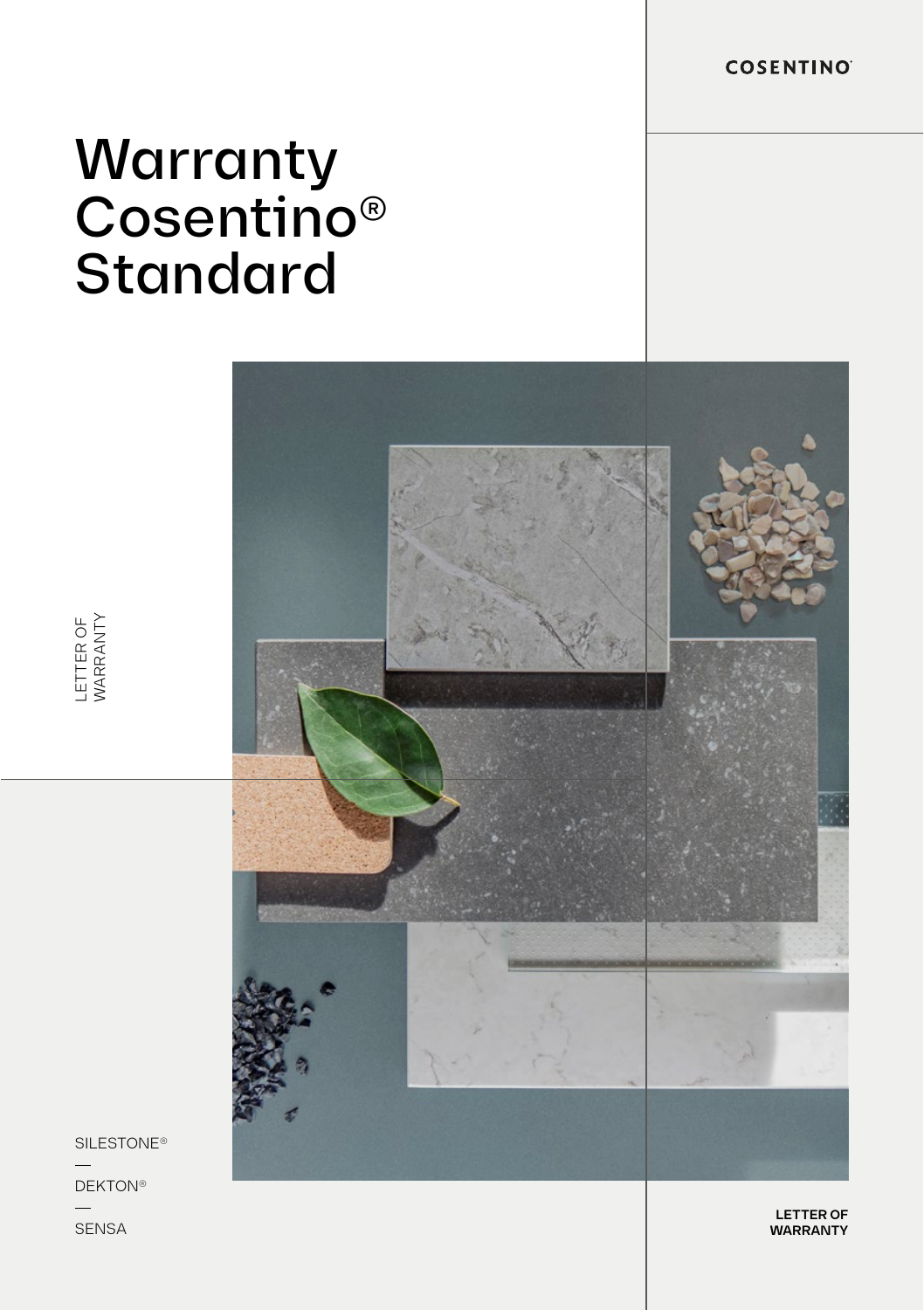| Silestone® - Dekton® - Sensa®                  | 4 |
|------------------------------------------------|---|
| General Aspects covered by the Warranty        | 4 |
| General Aspects not covered under the Warranty | 4 |
| <b>Specific Warranty Information</b>           | 6 |
|                                                |   |
| Silestone® 25-Year Warranty:                   | 6 |
| What the Warranty covers                       | 6 |
| What the Warranty does not cover               | 6 |
|                                                |   |
| Dekton® 25-Year Warranty:                      | 7 |
| What the Warranty covers                       | 7 |
| What the Warranty does not cover               | 7 |
|                                                |   |
| Sensa® 15-Year Warranty:                       | 8 |
| What the Warranty covers                       | 8 |
| What the Warranty does not cover               | 8 |
|                                                |   |
| End Products Manufactured by Cosentino®        | 8 |
| <b>Registration and Claims</b>                 | 9 |
| <b>Warranty Registration</b>                   | 9 |
| How to Make a Claim                            | 9 |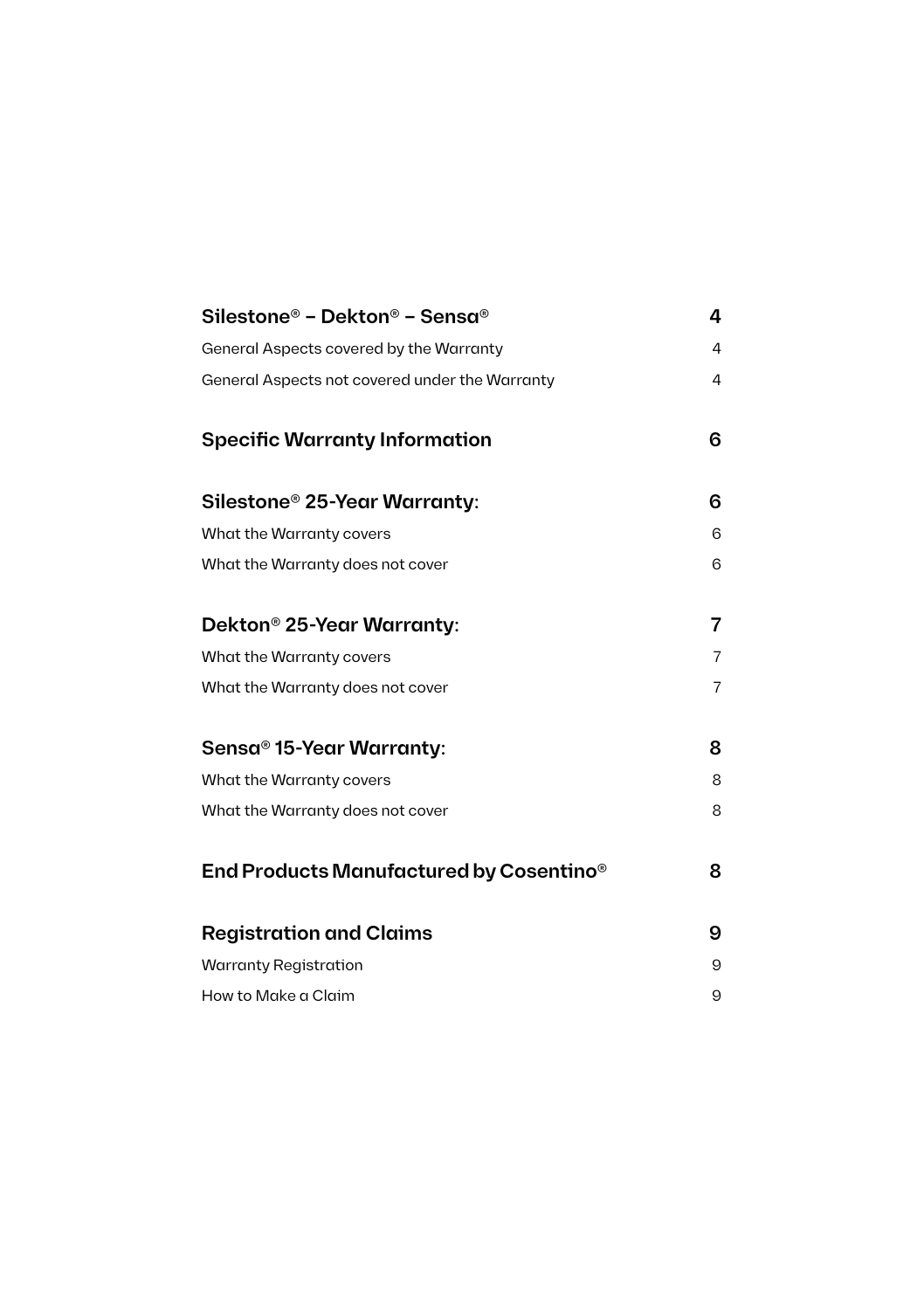## Letter of Warranty Cosentino® Standard

**This Letter of Warranty (hereinafter, the 'Warranty') shall only be fully valid when the consumer has registered the project within 6 months of the purchase of the product,** as indicated in the relevant section, and when the consumer submits the original invoice or purchase receipt (indicating the date of purchase and the name of the dealer of the product). The consumer shall send the defective product to COSENTINO GLOBAL S.L.U. (hereinafter, **'COSENTINO'**). In order to be effective, this Warranty must be registered online on the website www.cosentino.com This Warranty is transferable.

COSENTINO® reserves the right not to offer the warranty service free of charge if the requirements set out in the previous paragraph are not met, or if the information provided by the consumer is false, incomplete or illegible.

This Warranty is intended for non-professional end users and shall be considered applicable for residential use, such as any building or facility for private accommodation, whether it is a single-family or multi-family dwelling.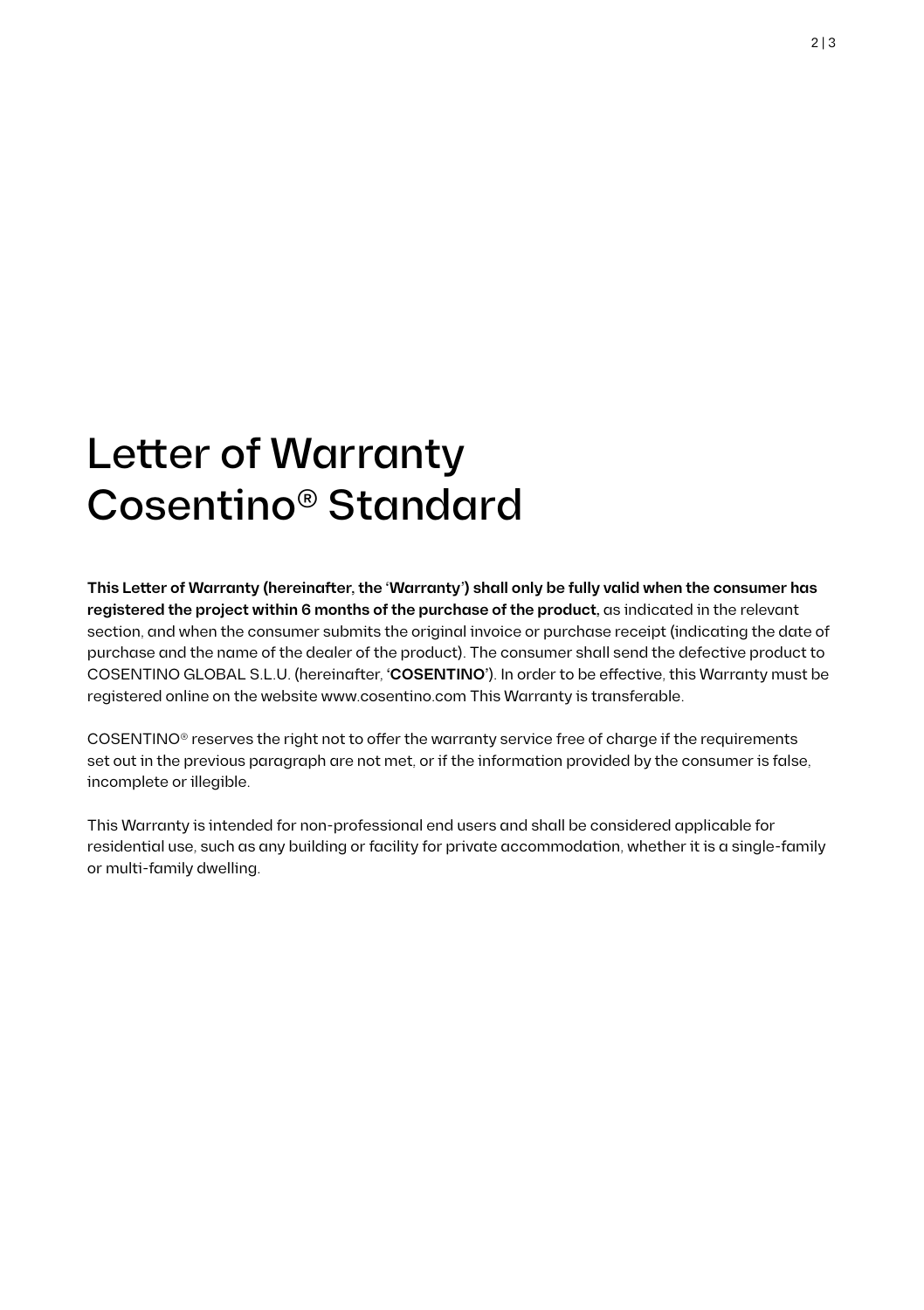## Silestone®, Dekton®, Sensa

This Warranty covers quartz agglomerate surfaces registered internationally under the SILESTONE® brand name, as well as large format ultra-compact surfaces registered under the DEKTON® brand name, designed for products such as worktops, cladding, walls and floors, among others (hereinafter, the **'Surfaces'**).

Likewise, this Warranty also covers Surfaces, when they have undergone any variation at the customer's request and it has been carried out at COSENTINO®'s facilities.

In general, this Warranty covers all those products that cannot be referred to as End Products manufactured by COSENTINO® as defined in the relevant section of this Warranty.

#### General Aspects covered under the Warranty:

- COSENTINO® undertakes to replace or repair defective Surfaces under the terms and conditions set forth herein, with the same characteristics (colour, thickness, etc.) as those of the product purchased by the customer.
- This Warranty covers products intended for the uses defined within the scope thereof, and maintained according to the care and maintenance instructions for Surfaces, as set out in the USE AND CARE manual of each brand. It is important that the final choice of colour and finish be made before completing the purchase, as changes made later will not be covered under this Warranty.
- It also covers surface defects not found in material quality controls. such as material pathologies resulting from the production process.

#### General Aspects not covered under the Warranty:

- Faulty or improper installation, not following the manufacturer's preparation and assembly recommendations.
- Intervention by third parties: any damage caused directly or indirectly by any action, work or any other intervention carried out by third parties outside COSENTINO®, such as problems caused by incorrect finishing/ preparation of the product, modifications to the Surfaces made by third parties, improper installation methods or any other alteration or manipulation of the original product by Cosentino®, such as colour variations, thermal shock, impact damage, misuse or inadequate chemical treatment, performed by third parties outside COSENTINO®. It is important for third parties to follow the manuals that Cosentino® makes available to them, such as those related to Preparation, Handling and Installation, which provide guidelines on all of the above and good practice.
- Force majeure, conditions on the site where the Surfaces are installed or handled, architectural and engineering design, structural movement, acts of vandalism, accidents, natural disasters, damage caused by interaction with other products or any other cause beyond the control of COSENTINO®.
- Damage resulting from improper use, including, but not limited to: (i) the use of the product for purposes other than those for which it is intended; (ii) use of the product in a manner that does not comply with applicable technical or safety standards; or (iii) failure to follow the user and maintenance manual.
- Products that have not been paid for in full.
- Three-dimensional products manufactured by third parties.
- This Warranty does not cover Surfaces that do not meet the customer's requirements, in their personal opinion, after delivery, in terms of colour, veining performance and appearance (for those surfaces that have such a feature),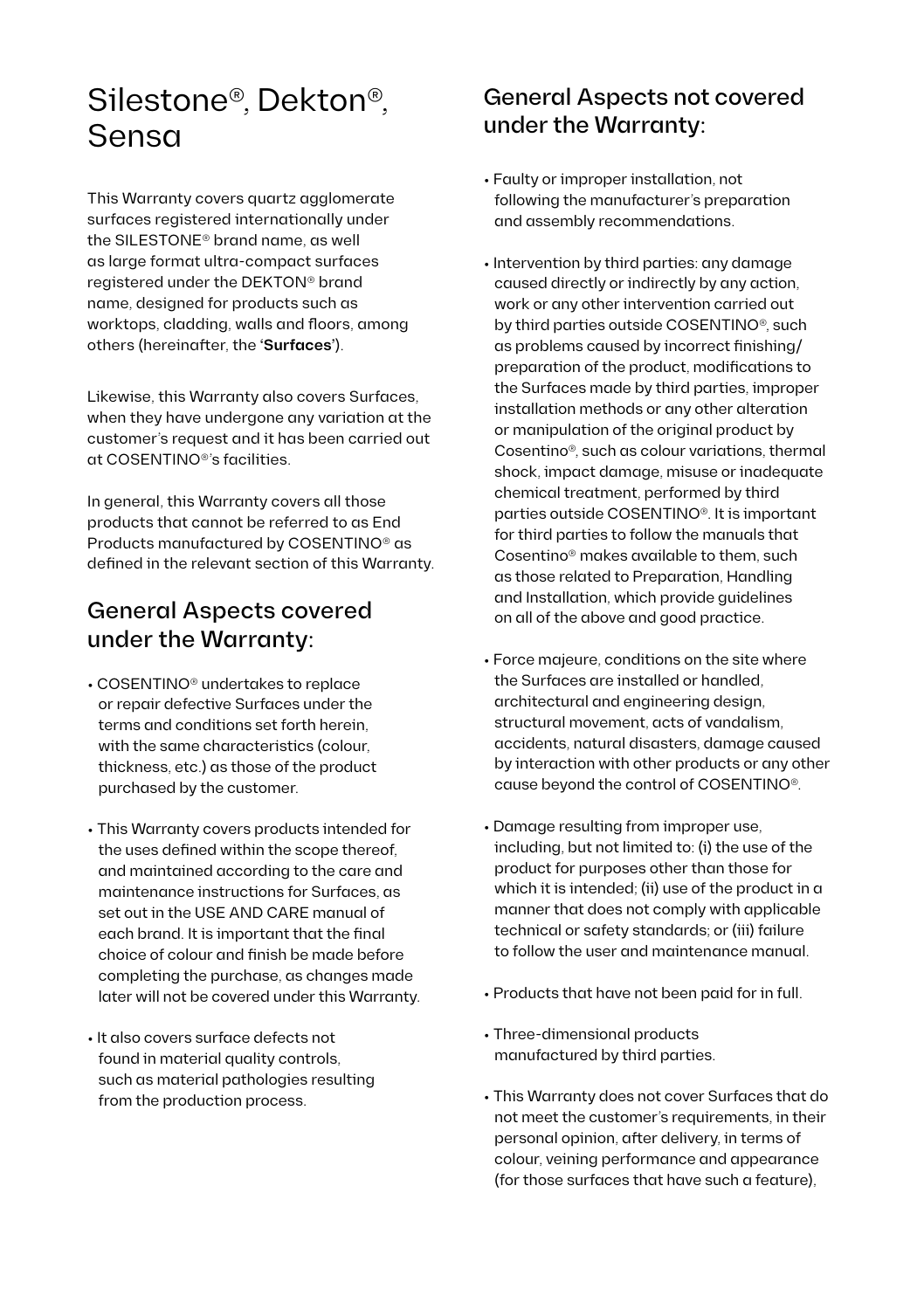edge profiles or other aspects selected by the customer at the time of purchase.

- The differences between samples or photographs of any COSENTINO® product and the actual product purchased are excluded from this Warranty.
- This Warranty shall be void in the event of repairs or handling made to the product without due verification by COSENTINO®.
- Any unforeseen or consequential damage, loss or cost, other than that of the product itself, including but not limited to, damage to other products, facilities or additional or supplementary repairs to plumbing, electrical or building work that may be necessary to repair or replace the Surfaces. These shall be the sole responsibility of the customer.
- Damages that may arise from deficiencies or omissions in the technical project that is the basis for the building work in which the Surfaces are used.
- COSENTINO® does not manufacture worktops or any other application, but provides the material to manufacture them. Therefore, if any of the conditions stated in the terms and conditions contained herein are met, the material necessary to replace the worktop will be provided, but the costs of preparing and installing the product will not be covered by COSENTINO®.
- This Warranty only covers the replacement of the defective product with one of identical characteristics (colour, thickness, etc.) to that purchased by the customer, unless this is impossible due to the product being discontinued, in which case it shall be replaced by the most similar product at that time.
- Use of the products in public buildings. Public use includes, but is not limited to, commercial buildings and public accommodation facilities (including hotels, hostels, residencies, guesthouses and holiday apartments).
- Surface damage caused by external agents on the surface of the material affecting its surface appearance.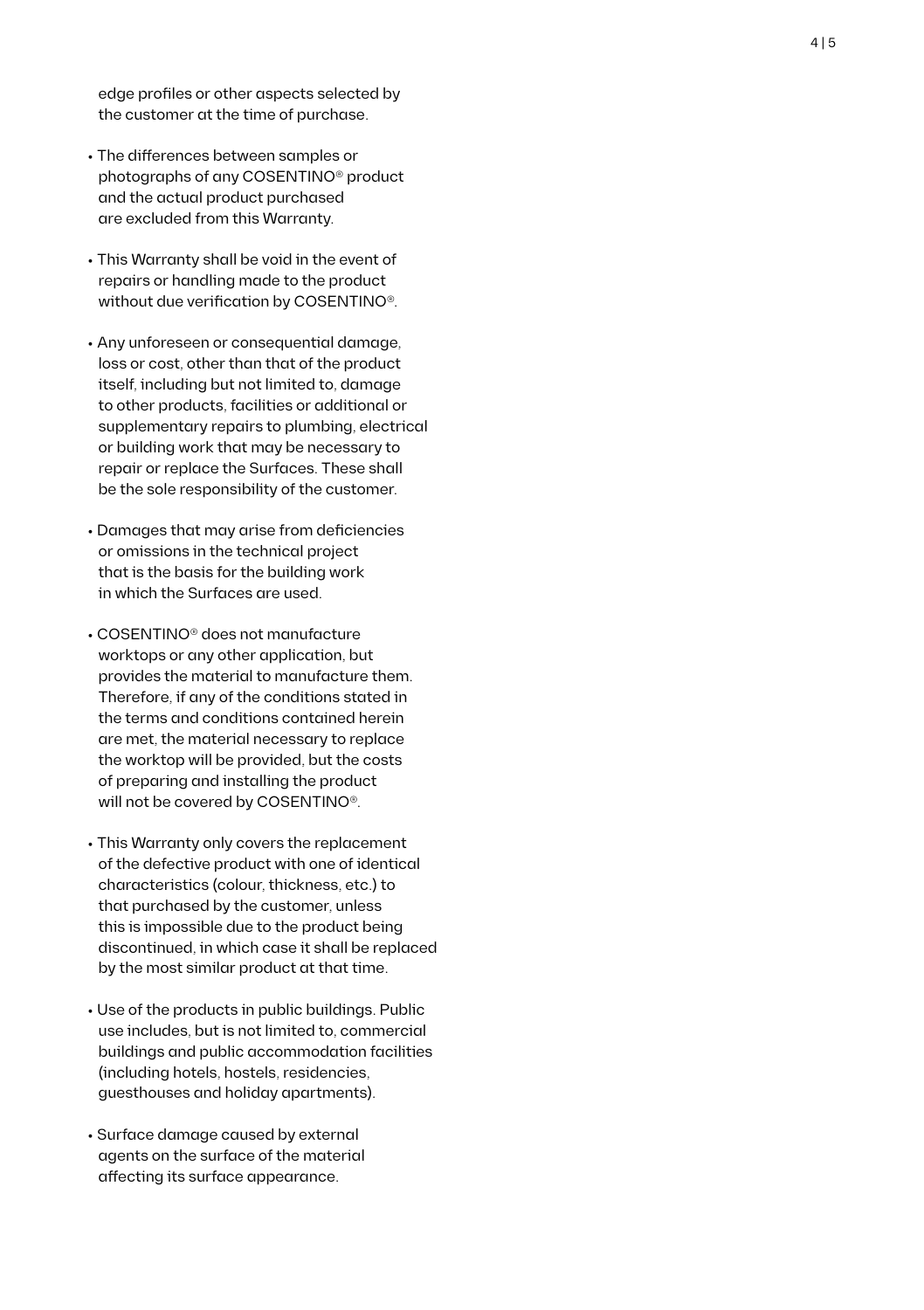## Specific Warranty Information:

## Silestone® 25- Year Warranty:

COSENTINO® guarantees the registered owner of the installed SILESTONE® by Cosentino® products against manufacturing defects for a period of **TWENTY-FIVE (25) YEARS.**

#### What the Warranty covers:

• Surface damage to two-dimensional applications, such as worktops, cladding, walls and floors permanently installed inside a dwelling (or property intended for use other than a residence).

#### What the Warranty does not cover:

- Exposure of the product on the exterior of buildings.
- Cracks in the surface after installation. Cracks in the end product shall not be considered an indication of defective material. The main causes of cracking are improper movement of the material, direct application of heat to the surface, excessive weight placed on the surface or the result of bumping the material after installation.
- Direct application of heat to the surface.
- Excessive weight placed on the surface.
- Chipping, as it is not due to defective material, but is the result of scraping and bumping objects against the edges of the surface.
- Variations in colour, shade, particle structure or gloss level of the material resulting from natural changes over time in the various components of the product.
- The definition of manufacturing defects covered under this Warranty does not include the durability of features

ancillary to the actual functionality of the product during its period of validity.

• Any problems or damage caused by exposure of the product to heavy and continuous use over long periods of time, including but not limited to discolouration, loss and decline in performance and aesthetic characteristics, and warping of floors. Problems, damage or nuisance resulting from the generation of static electricity or the use of products designed to eliminate or reduce its effects.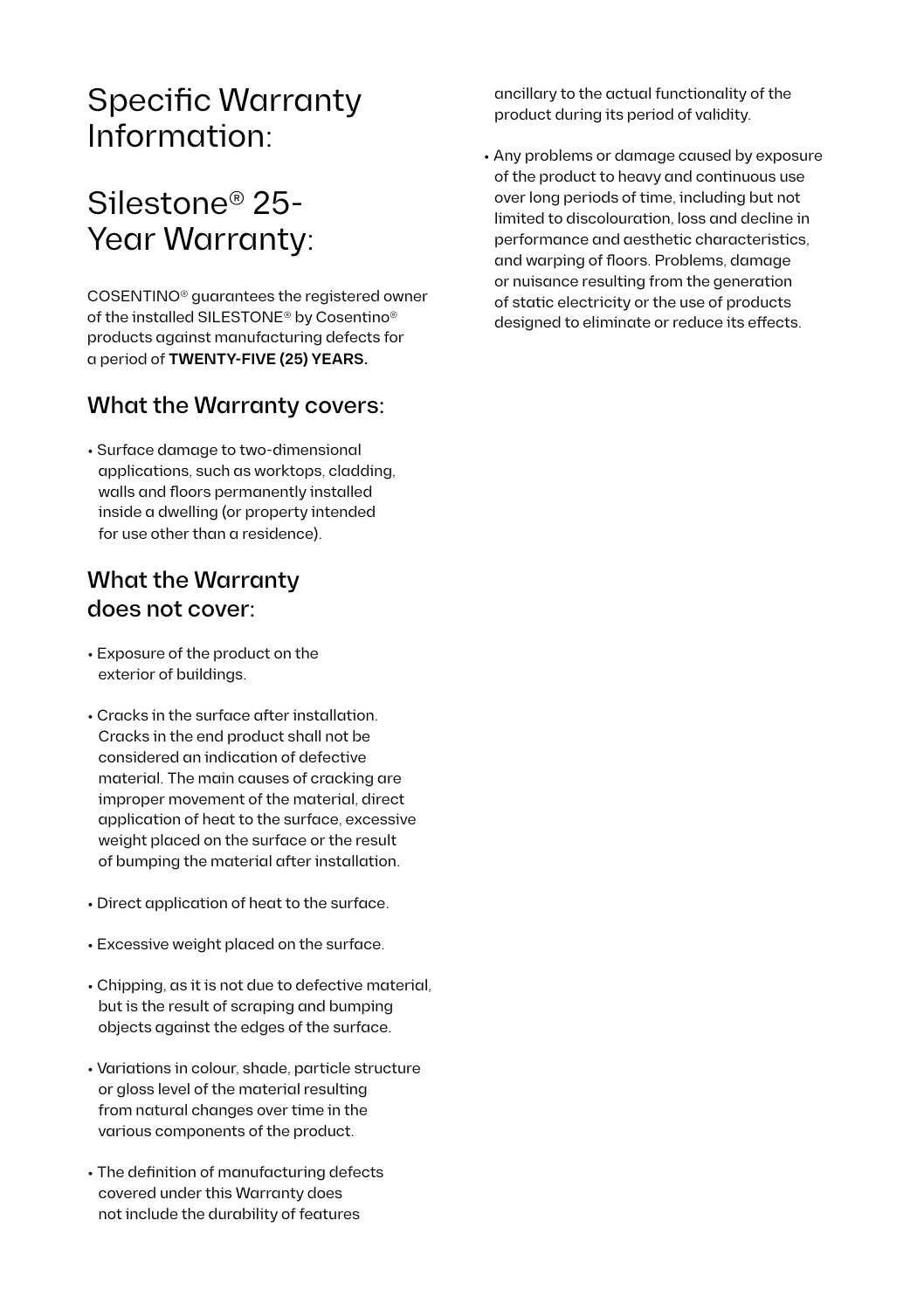### Dekton® 25-Year Warranty:

COSENTINO® guarantees the registered owner of the installed DEKTON® by Cosentino® products against manufacturing defects for a period of **TWENTY-FIVE (25) YEARS**.

#### What the Warranty covers:

- Surface damage to two-dimensional applications, such as worktops, cladding, walls and floors permanently installed inside a dwelling (or property intended for use other than a residence). See the USE AND CARE manual.
- Cracking caused by exposure to extreme hot and cold temperatures, as well as thermal shock cracking.
- Stains due to common food, beverages and household products, provided that customers have followed the proper care and maintenance guidelines.
- Fading due to direct exposure to ultraviolet (UV) radiation, both inside and outside buildings.
- DEKTON® products used for barbecues, fireplaces or any surface which may be exposed to heat, provided that the applicable installation manuals available at www. cosentino.com are strictly adhered to.
- The DEKTON® XGloss/Stonika series consist of ultra-polished and ultra-compact surfaces, which require regular maintenance and cleaning. The Warranty covers these surfaces that have been maintained in accordance with the cleaning and maintenance guidelines, which can be found at www.cosentino.com

#### What the Warranty does not cover:

- Cracking and chipping due to the impact of heavy objects and the movement, displacement or positioning of the supporting structure under the surface of the worktop or flooring (kitchen units, floors, foundations, etc.) are not covered under this Warranty.
- Products that have been treated or covered with unapproved chemicals or coatings.
- Products exposed to abnormal use or conditions, or misuse (chipping, cracking, impact damage or breakage due to customer misuse).
- DEKTON® Surfaces are designed to have a natural, non-uniform appearance; as a result, this Limited Warranty does not cover variations in colour, shade, particle structure or gloss level.
- This Warranty does not cover wear marks on DEKTON® products, including, but not limited to, metal marks, fingerprints or smudges and other similar wear indicators caused by the use of utensils.
- Some DEKTON® colours may only be suitable for use in a specific application. The customer will be informed of the colours which Cosentino® recommends to use only for a specific application, and should not rely on any other oral or written statements to the contrary. By purchasing these colours in particular, the customer agrees to indemnify and exempt COSENTINO® from all rights and claims under the Warranty if such colours are used or applied contrary to COSENTINO®'s recommendations.
- The warranty for DEKTON products with GRIP/ GRIP+ finish is limited to FIVE (5) years under the terms, conditions and limitations described for all other DEKTON® by Cosentino® products.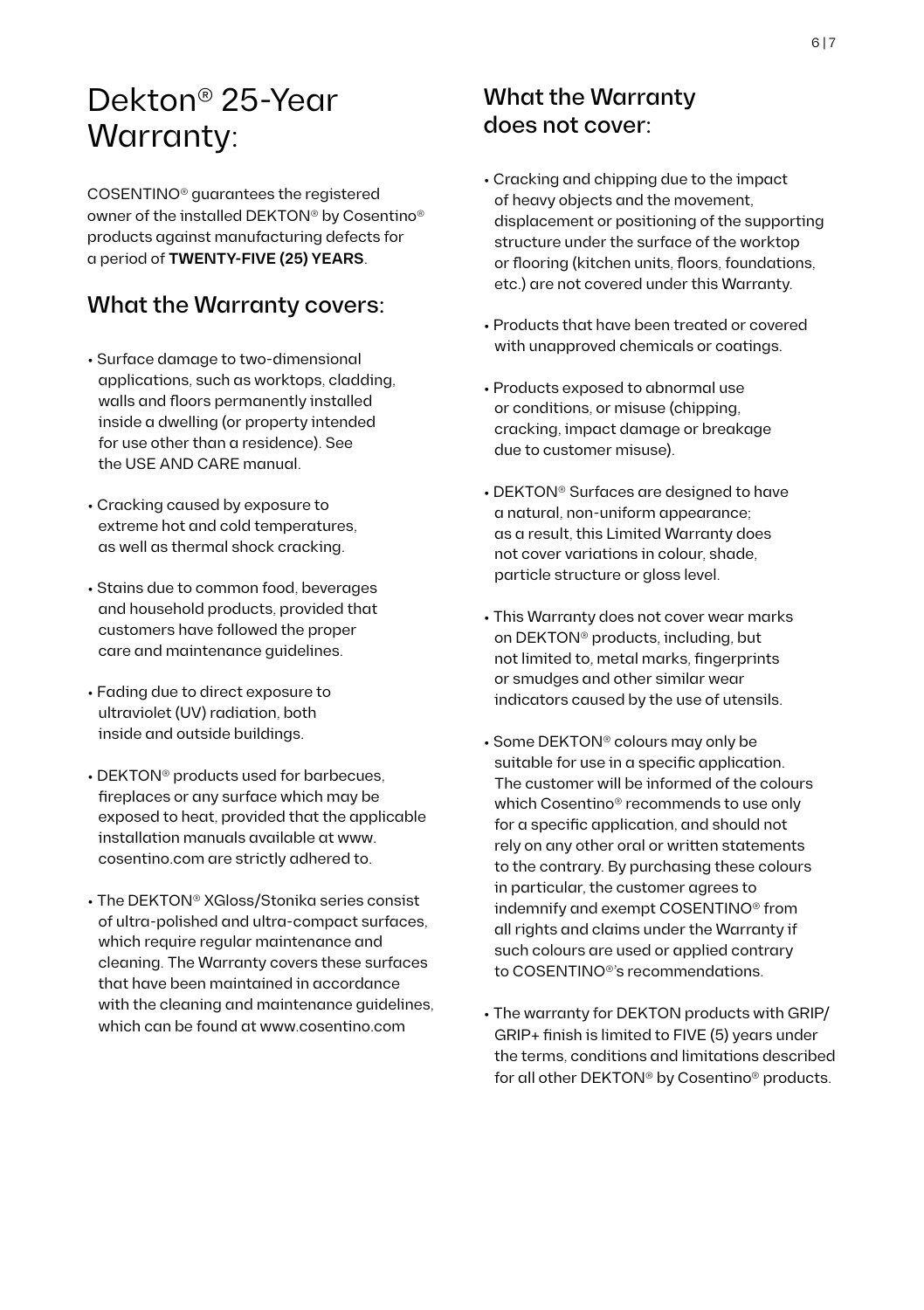## Sensa® 15-Year Warranty:

COSENTINO® guarantees the registered owner of the installed SENSA® by Cosentino® products against manufacturing defects for a period of **FIFTEEN (15) YEARS.**

SENSA® offers a protective treatment to reduce the absorption and therefore also the stainability of the material. The treatment is not a sealer, but bonds to the surface of the stone in a different way to conventional sealers.

For further information, please refer to our 'USE AND CARE' manual.

#### What the Warranty covers:

- Surfaces permanently installed inside a dwelling or property intended for such use.
- Defects in the integrated protective treatment provided that the instructions in the Product Manual are complied with.

#### What the Warranty does not cover:

• Colour variation, thermal shock or inappropriate chemical treatment, such as application of acid, nitric acid solution or other non-SENSA® sealants, carried out by third parties not related to COSENTINO®.

## End Products Manufactured by Cosentino®

#### Kitchen sinks, Integrity sinks, bathroom countertops, shower trays, washbasins

This section of the Warranty is limited to end products manufactured under any of the COSENTINO® brands in the form of three-dimensional products, such as kitchen sinks, washbasins,

bathroom countertops and shower trays (hereinafter, the **'End Products'**), and covers any manufacturing defects in such products for a period of **FIVE (5) YEARS,** from the date of purchase.

All this under the terms, conditions and limitations described for the rest of SILESTONE® or DEKTON® by Cosentino® products in this document and also available on the website.

This Warranty is only valid when the end products have been correctly installed (in accordance with the applicable regulations and the specific assembly instructions), and have been used correctly according to their intended application (Use, Care and Maintenance Guide).

Consumable items (rubber elements, seals, valves, etc.) are not covered under this Warranty.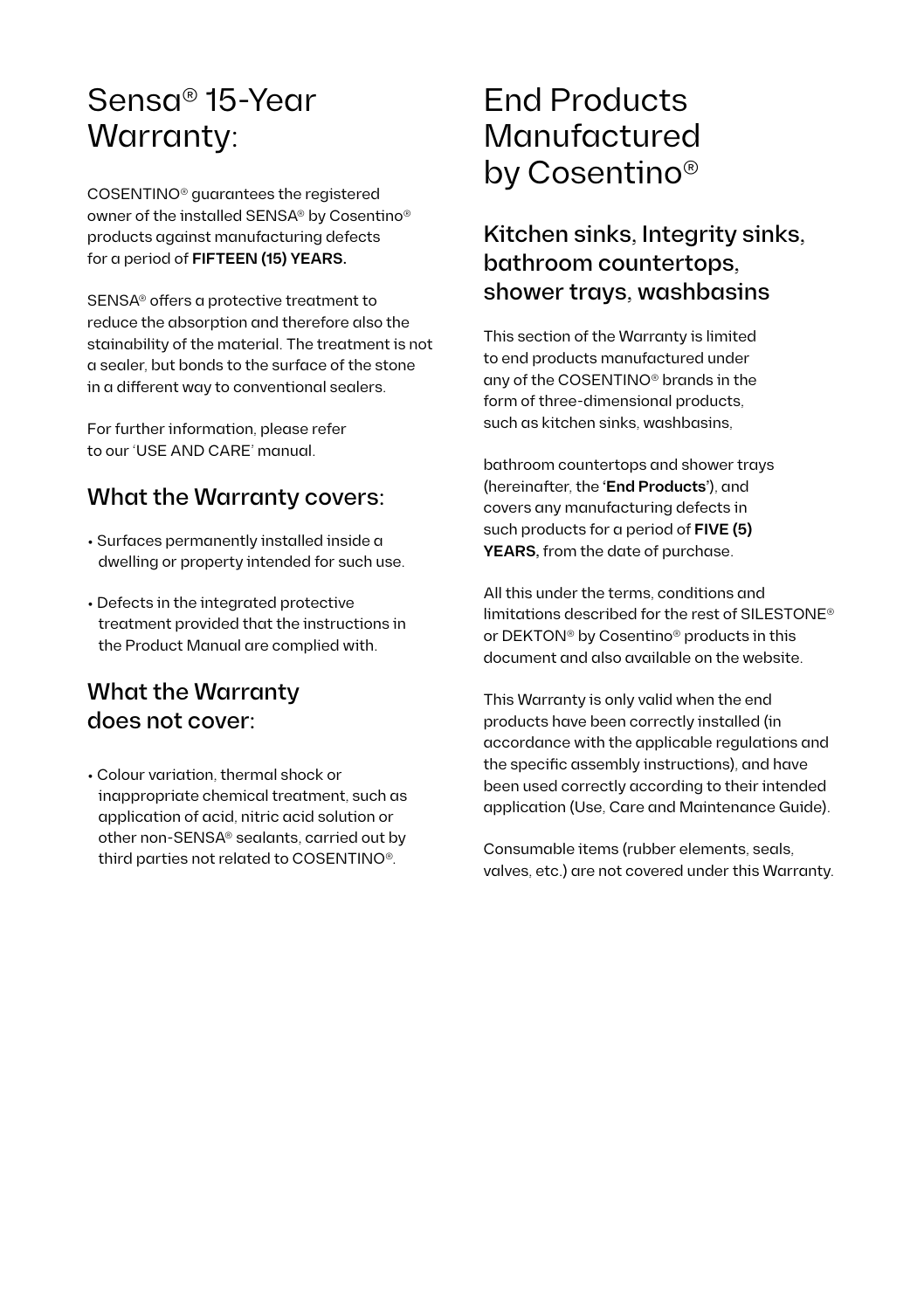## Registration and Claims

#### Warranty Registration:

To register as a holder of this Warranty, it must be activated via www.cosentino.com This website requires certain information for registration, including information relating to the point of sale and/or the marble supplier, as well as the customer. Therefore, we recommend that customers register directly with the point of sale or marble supplier. At the end of the registration, the customer may print this Warranty for their use.

In order to benefit from the Warranty, it must be registered within six (6) months of purchase.

#### How to Make a Claim

If you believe that any of the products covered by the Warranty to be defective and wish to make a claim under this Warranty, you should contact your point of sale or visit the website for your country where you will find the Customer Service contact details:

**Cosentino Global S.L.U. Carretera de Baza-Huércal Overa km 59 04850 Cantoria (Almería) www.cosentino.com**

To receive timely service under the terms and conditions of this Warranty, you must allow COSENTINO® or its authorised agents, marble suppliers or fitters to inspect the products at your project site. In addition, you must reasonably cooperate with COSENTINO® and its agents in their efforts to service this Limited Warranty.

COSENTINO®'s obligations under the Warranty are subject to receipt of proper notice from the purchaser covered under the Warranty and COSENTINO®'s reasonable ability to perform. Failure to allow inspection will render this Warranty null and void.

In no event shall COSENTINO® be liable, whether in contract or tort, for any direct, indirect, punitive, incidental, consequential or other damages, including, but not limited to, damages for loss of profit arising from the use or inability to use the product in residential applications covered under this Limited Warranty.